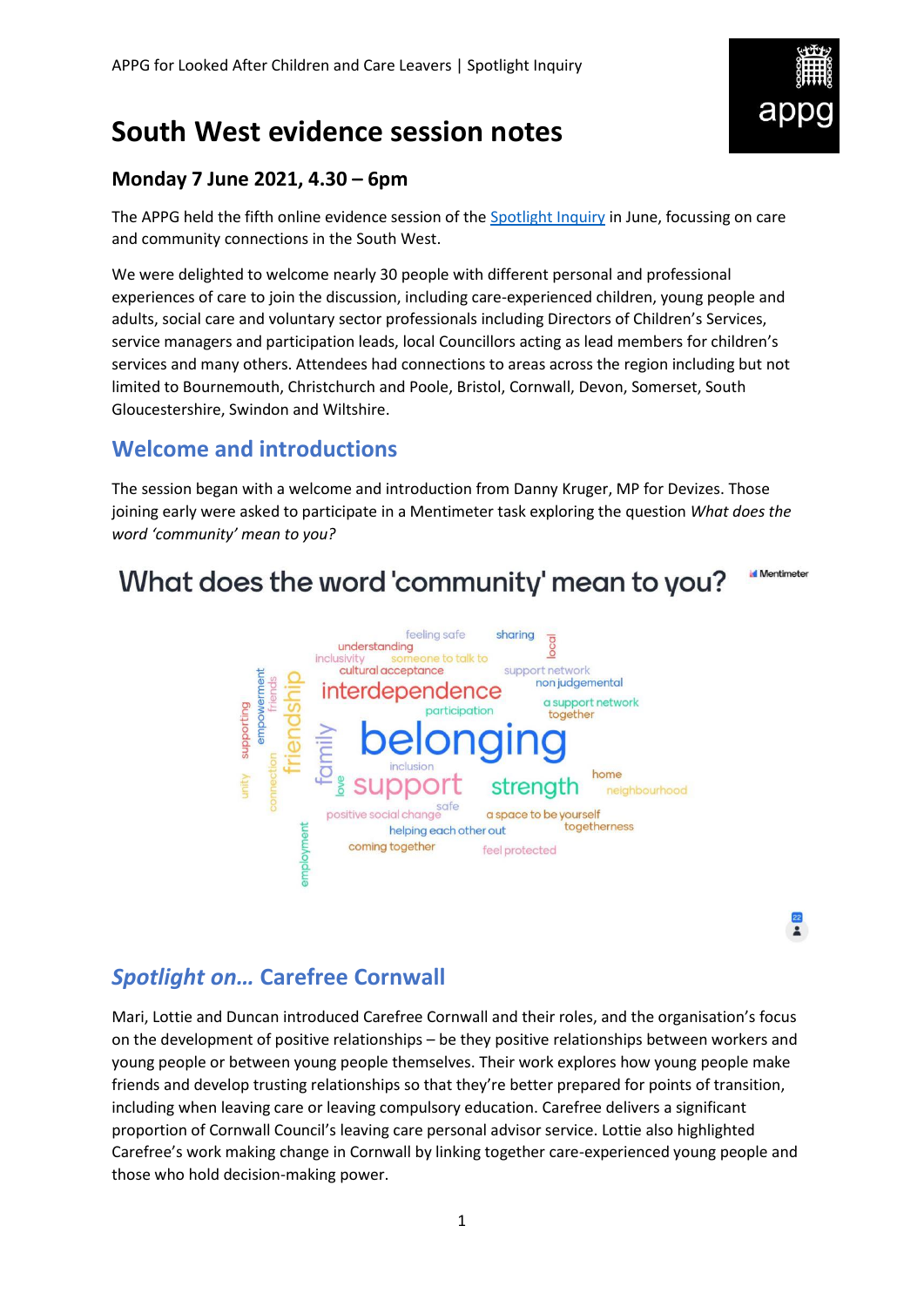#### *"Having positive relationships helps build a community around us."*

Carefree's work began in 2005 with six young people acting as peer mentors during a two-week residential activity programme including outdoor activities, with a focus on befriending and developing trusting relationships. It was important for everyone to meet each other beforehand so they felt comfortable going on a trip together.

Mari explained how Carefree's Theory of Change is based on supporting young people leaving care to work successfully in groups and develop positive friendships, particularly important for those who have had difficult experiences with their very first group – their family of origin.

Lottie shared her experience acting as a peer mentor.

*"It's allowed me to meet other young people who are kind of in the same situation as me. I got to do that through a training course and I learned about confidentiality and the best ways to be a role model to carry my role forward for the better, and then I had to pass a panel to be officially a peer mentor. Before people start they have a friend and someone they know when they come to this new environment."*

Duncan spoke about his journey, first getting involved with Carefree between the ages of 11 and 14. He shared how this involvement helped him build the relationships he needed to move on, and although he didn't return to Carefree until aged 18 as an apprentice, he knew a door was open if he needed during those four years.

*"Carefree is like a family. You'll hear young people say 'Carefree is a family'. Everyone feels comfortable."*

Attendees heard about the various opportunities within the 'participation triangle' which seek to engage with young people in a way and at an intensity which suits them, including a biannual newsletter, one-off activities such as sport, music or camping, additional support at times of transition, an annual care leavers celebration event, and regular Care for Change Council meetings which take ideas to the local authority's corporate parenting board – chaired twice a year by members of the Council. Recent changes secured include appointing new life story workers across Cornwall, influencing priorities for the Virtual School and establishing council tax exemptions for all care leavers up to age 25.

### **A conversation about care and community**

Danny Kruger MP chaired an open discussion with attendees on the Inquiry's theme of care and community, loosely framed around the four key questions below:

- 1. How can experiences of care impact on connections with communities? What are some of the barriers care-experienced young people often face?
- 2. What can be done to support care-experienced young people to feel connected to the communities which matter to them? What are some of the solutions?
- 3. How can wider communities be better supported to understand and respect their careexperienced members?
- 4. How has the Covid-19 pandemic changed community connections for care-experienced young people, and what can we learn from this?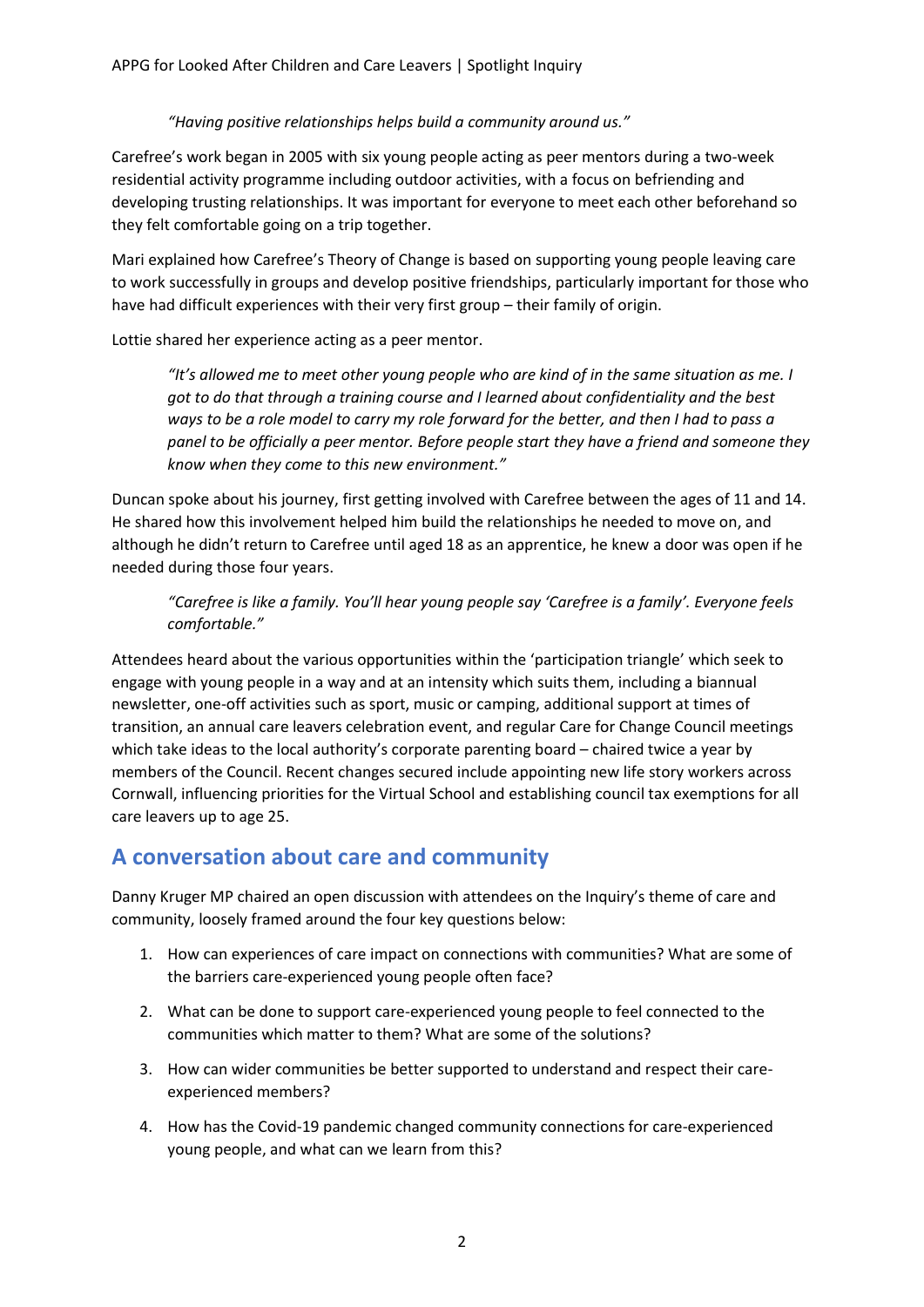Below are some of the key themes and insights shared by attendees verbally and in the chat. All direct quotations in italics come as spoken or from the chat and are not intentionally assigned to any specific attendee referred to in the accompanying text.

#### **A wider view of corporate parenting**

One of the key discussions centred around how local authorities performed their duties as corporate parents, including how they supported businesses and other sectors and organisations to participate in this in order to boost community integration. One lead member described this as *"using corporate parenting as a lever to improve understanding in wider communities around the needs of care leavers, and how we come together as that wider corporate family",* although recognised that this had to start first within the local authority itself – including through all local Councillors and existing structures such as the Virtual School. *"The local authority has an enabling and empowering role."*

*"Our Care Councils made a brilliant Corporate Parenting film which is now forms induction training for county and district council staff and health colleagues which tells them how to help our children and young people feel part of their community"*

Attendees shared some examples of events or other ways of connecting their care-experienced young people up with opportunities beyond the local authority and supporting better understanding about their strengths.

- A Director of Children's Services highlighted a recent link with a restaurant who provided food packages and supported care leavers to connect online through shared recipes and cooking classes: "*Through that some amazing connections were made in the community – relationships with volunteers, intergenerational work – that is continuing well beyond lockdown."* It even led to some young people pursuing successful work in hospitality and catering as a result.
- A Bristol colleague spoke of working alongside a local football club, supporting children to participate in extra Maths and English tuition on a Saturday followed by the opportunity to stay afterwards to watch the team's home games.
- A colleague from Wiltshire shared how they were searching for community ambassadors with particular skills or knowledge to link up with care-experienced young people who share an ambition or interest, noting they had lots of ambassadors from across the council but were still trying to recruit beyond this.

*"We hold an Annual Achievements Awards ceremony in Somerset where children and young people are nominated by their workers for their achievements and workers are nominated for the support they have given. I try to encourage community groups and local firms to sponsor the event as it's so uplifting and positive that those community members get to see the strengths of our children looked after and care leavers and think about how they can be better Corporate Parents…. Mainly some of the local Rotary groups, carnival clubs and the caterers and venues we use for the event"*

*"I'm trying to get our local faith communities (like churches mosques etc) to have better links with our CICC. we have a faith community leaders group at Wiltshire council which I have discovered and am going to meet them all in the next few weeks"*

Within this, employment was seen as a key area of opportunity for supporting community connections through good corporate parenting, ensuring care-experienced young people were in sustainable employment and also showcasing the brilliant skills and strengths held by young people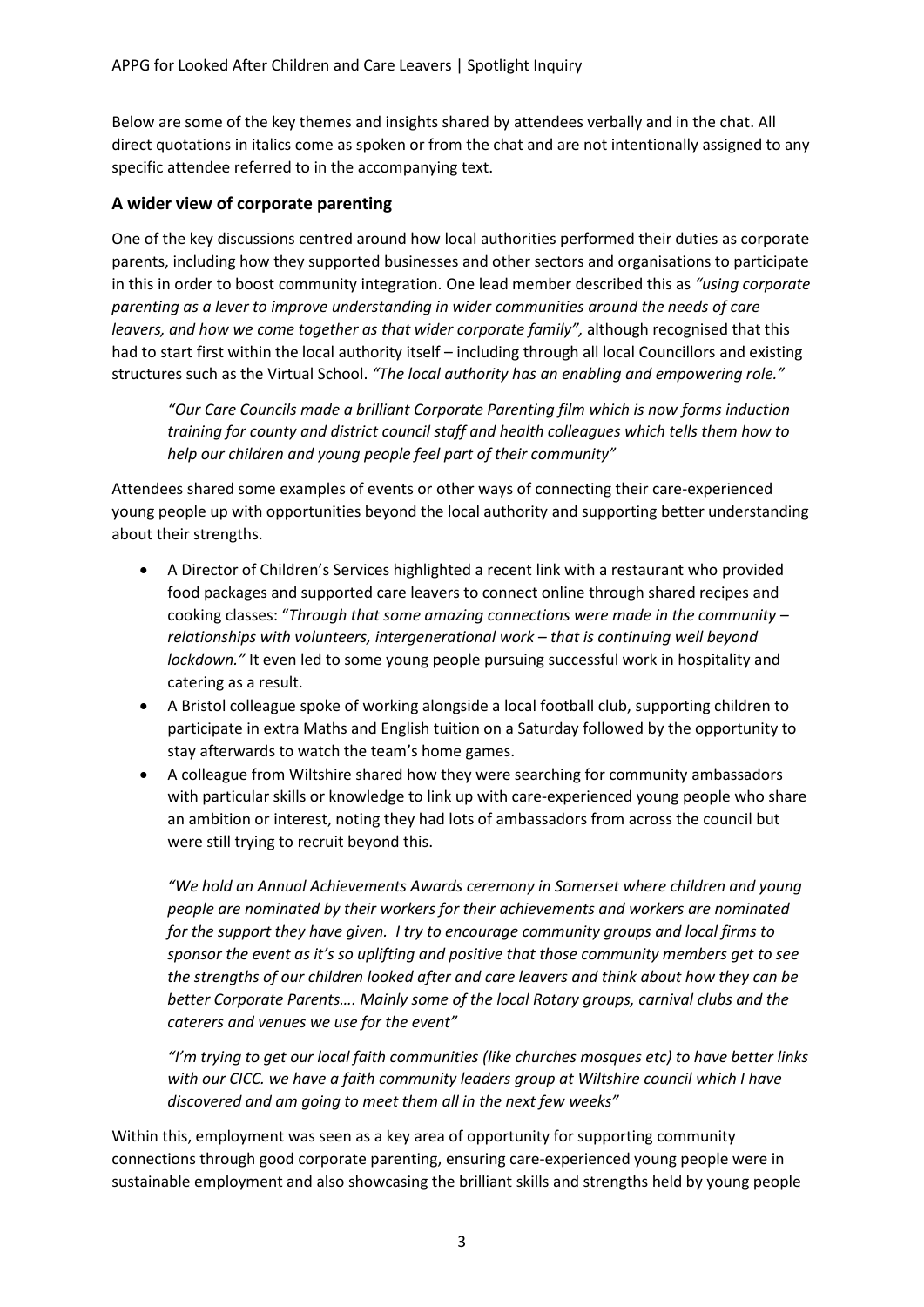leaving care to employers. A colleague from Bristol described their success working alongside a voluntary sector provider to deliver training for employers and educational settings so they understood the unique strengths of care-experienced young people as well as the challenges they face through a values-based methodology; this had resulted in growing rates of care leavers in education, employment or training.

*"Being a care leaver, employment can be really difficult. Employers should also be aware of our situations and see how the employment side can best support us within the community as well. I'm finding it hard to find employment at the moment."* 

*"It doesn't say care leavers need special treatment. It says care leavers should have what other young people get from their family, which is your uncle might offer you a bit of work experience, or your second cousin twice removed might know someone that can get you an interview for an apprenticeship."*

*"could the government give businesses tax breaks for taking on care leavers as apprentices, keeping them in work, and offering work place mentors?"*

Some local authorities had seen success working in partnership with the Care Leaver Covenant or embedding their corporate parenting role within procurement practices.

*"If you're purchasing toilet rolls or tarmac or buses, you could quite easily say 'and what could you do extra for our children?' which is care leavers to make sure they are care-leaver proofing each local authority's business transactions. That could include apprenticeships, traineeships, support with getting into employment… The corporate family includes businesses and employers."*

*"Using social value in contracts to ensure that local firms who contract with local authority they offer work opportunities to care leavers. in Somerset our 3 largest contractors offer work experience and apprenticeships. We also have the largest construction site in Europe based in Somerset at the moment so work really hard to find care leavers work opportunities there"*

*"Yes I think really good idea and embeds the idea of wider corporate parenting responsibility (beyond social care/local authority)."*

#### **Instability and placement change**

Consistent with previous sessions, attendees raised the difficulties of establishing strong community connections when you didn't have the time or security needed to build relationships.

*"Knowing whether you're going to be in a placement long-term can affect your connection with your community. If you're constantly moving around, you're not going to be able to form those relationships and you're going to struggle to form other relationships with people."*

*"I moved an awful let in care… I went to at least 13 different foster homes and I just didn't settle. I argued a lot with the people because I didn't know when I was next moving… I didn't have a good relationship with the social worker or the carers because I just didn't know. It was all these short term placements. I just got really angry towards the end and because of that there was a lot of police involvement. I just ended up in a lot of trouble and a lot of placements broke down."*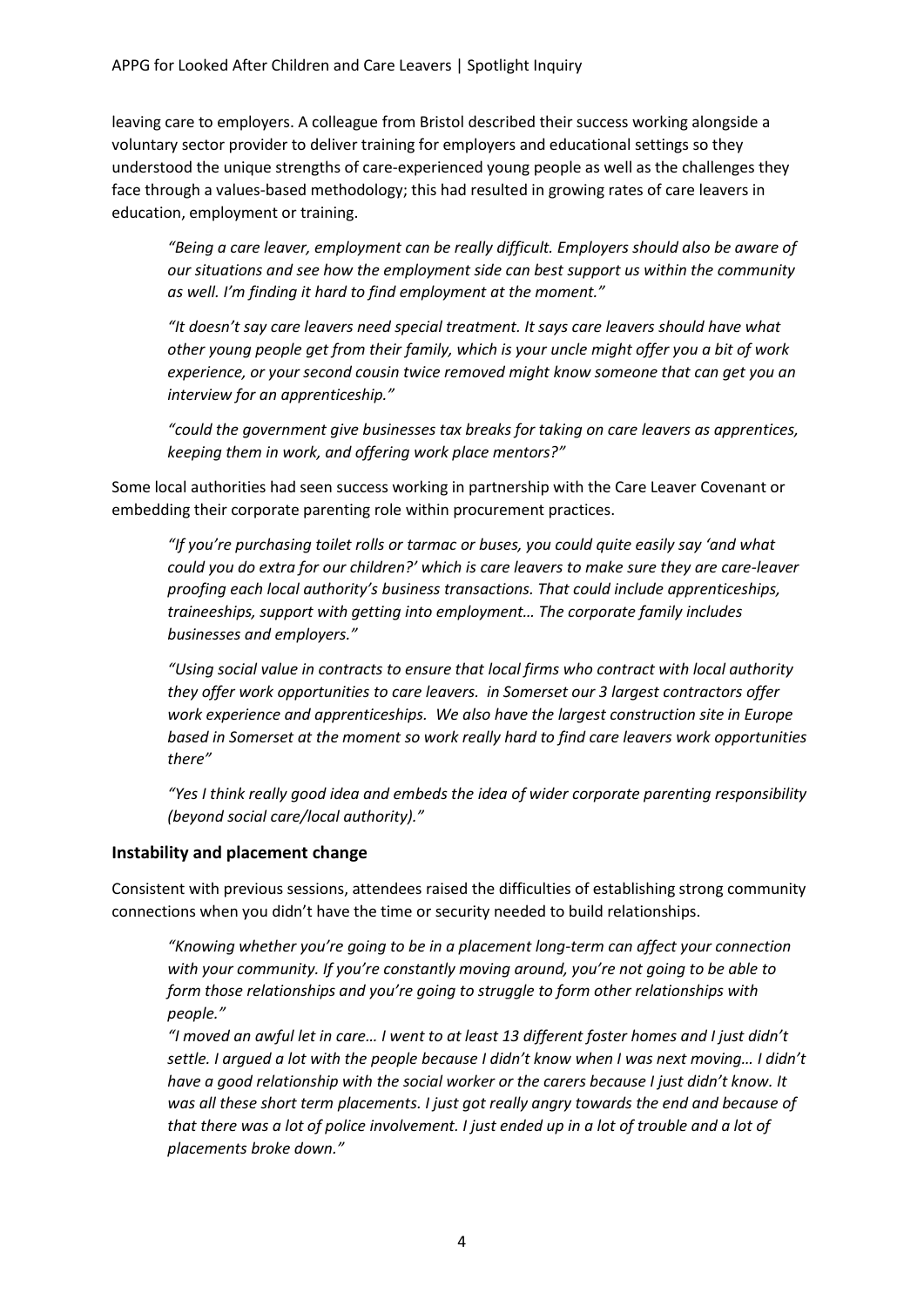*"I would definitely agree that the lack of stability for some young people impacts on connections with the community." "The system could potentially be worse than what the home situation was."*

#### **Awareness of and access to local opportunities**

Attendees shared a common view that young people needed to be better supported to understand and participate in local opportunities which introduced them to others in communities which mattered to them, especially those locally with extended beyond the care system.

*"It's about making sure that young people are aware of every and all opportunities in their area and within their local authority regardless of where they are placed. It's important that all young people get the opportunity to maximise and participate in any opportunities given to us as it helps make us a strong person and gives us the skills we need to cope with things in life we may not be able to get elsewhere."*

One young person with experience of residential care highlighted that they only found out about opportunities when they moved into a children's home and were able to speak with their peers; the same knowledge hadn't been available from their previous foster carers.

*"Through the kids home, I discovered the children in care council and have now been a part of it for nearly 7 years. Through being a part of the children in care council, that has allowed me to access other opportunities available for me."*

Many acknowledged that awareness alone wasn't good enough, and that opportunities needed to be plentiful and accessible in order to make a difference. It was also important to utilise what might already be there and listen to what care-experienced young people wanted from these opportunities themselves.

*"provide us with different opportunities from 16 upwards"*

*"they need more youth clubs and that so kids stay out of trouble and stuff"*

*"Everyone should take some form responsibility to help young people engage in activities or opportunities as well as local communities making the effort"*

*"It's important to listen to what young people want or feel they need whilst not only looking for new services or areas to facilitate these needs but to also look at using and strengthen things or services we have with in councils or communities"*

*"That is one of the big challenges in Wiltshire because we are more rural it can be harder to travel to activities and things."*

However, whilst attendees agreed with the need to celebrate care-experienced young people and deliver targeted support for those typically less able to participate in opportunities, some warned of the dangers of well-intentioned work which instead acts to further stigmatise by marking them out as 'different'. One care leaver spoke of their experience attending a school where they made it easy to be included in everything available, including trips abroad and extra-curricular activities, as well as supporting with PEP and other meetings involving social care staff, without 'making a big scene' by pulling them out of lessons in front of their classmates.

*"I think it's really important in the community to make sure that young people in care don't feel singled out because a lot of young people in care find that if communities and schools*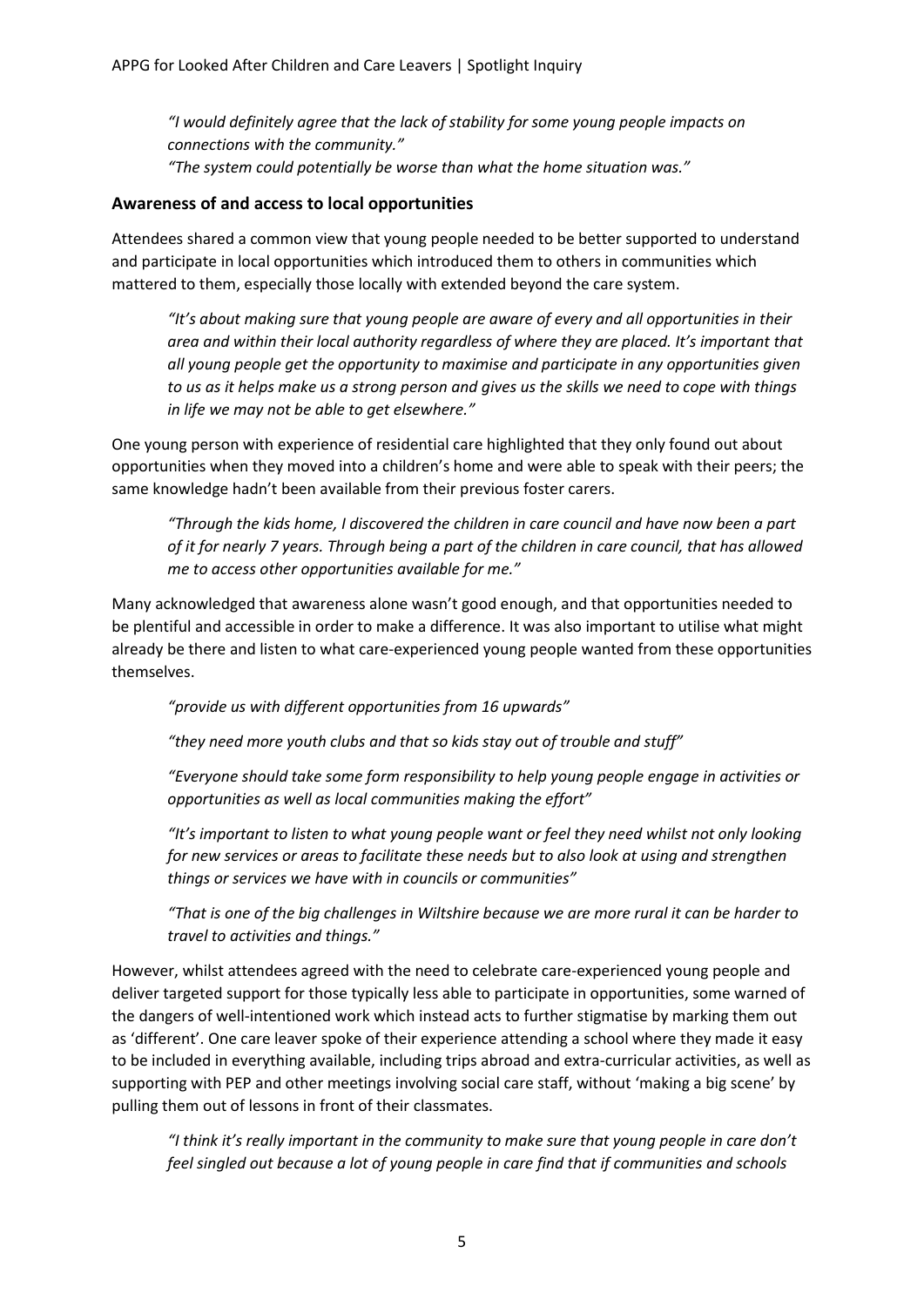*focus on the fact they are in care, they feel a bit isolated and can feel like they're almost special."*

*"It can create unnecessary attention to that child that doesn't need to be there, because at the end of the day, as a child in care, we are no different to any other child. The only difference we have is that we don't live with our families. We still have a family, we just for whatever reason can't live with them. It's important to make sure that whilst we're providing as many opportunities as we can within the community as possible… it's about making sure that young people doesn't feel picked on for being in care."*

#### **Mental health and wellbeing**

Attendees raised the importance of good mental health and wellbeing both in terms of supporting young people's ability to develop stronger connections to the communities which matter to them, as well as those community links in turn supporting better emotional wellbeing.

*"A barrier is the support around mental health for care experienced young people.* 

*"Some of our young people in Wiltshire have told me it can be hard when they feel angry and people feel uncomfortable with that. It can be hard to make relationships with people when you feel very angry or sad."*

A Bristol colleague shared a positive programme they had run alongside health colleagues to deliver personal budgets for young people. In one example, a young person had rented an allotment space and gained great satisfaction growing things and connecting with others in the allotment space to support their mental health. Another bought a tank for keeping pet lizards and snakes, and another used the money for gym membership. Key to success was giving agency and control over this to individuals themselves so they could curate their own ways of strengthening community connections which worked for them.

*"What we saw was, rather than young people accessing specific therapies or interventions around emotional and mental health, we saw them using their personal budget to find ways to be outdoors... If we actually give the control and the cash to young people, they often know exactly where they need to invest that money to support their emotional and mental health and build those connections."*

#### **Stigma and representation**

The constant battle against negative stereotypes in wider communities, through the media and elsewhere was seen as a challenge in supporting community engagement; more needed to be done to combat discrimination and stereotyping.

*"We should celebrate the achievements of young people who are in care more as often it's just a load of negative statistics (the numbers of care-experienced people in prison etc) - then the public get the wrong idea about young people who are in care"*

*"I think there is more that central government could do to debunk myths about children in care and to raise the positive profile of children in care. To give one example, I recently spoke to an insurance broker about insurance for activities. They were very new in role and had a stereotypical negative opinion of children in care believing that children in care were more likely to behave negatively. Our national media can also frame children in care in a negative*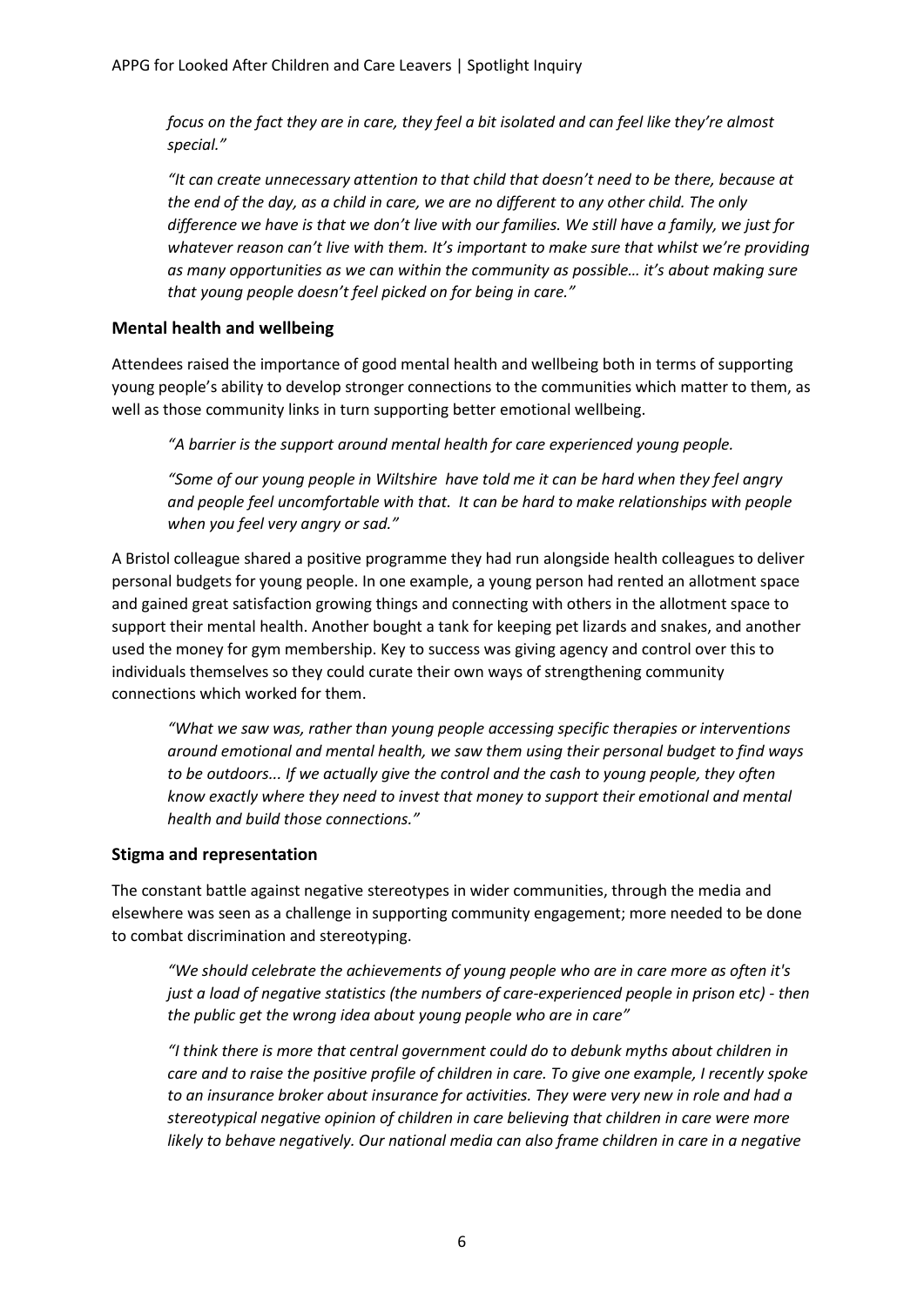*sense with some of the headline they use. It would be good to see the national media presenting children in care in a more positive light."*

*"One of our ambitions in Bristol is to have care experience as a locally protected characteristic in order to improve access to all the city has to offer."*

Again, many young people during the session raised challenges engaging with their school community as a result of the stigma and stereotyping they face from their peers and from adults.

*"We get judged differently. Some people in school may get bullied. You've got people boasting about being with their own family when you're not."*

*"When you're out in public with a foster carer, you do get weird stares from people you know who go to the same school. They'll give you this weird stares like 'oh, she's not with her parents'."*

*"I don't think they [teachers] truly understand how being in care can impact somebody."*

*"I think the solution I was trying to say was having schools be trained to be a little bit more understanding when it comes to kids who are in care or in the process of leaving care, so it makes the young people feel a bit better, but it also helps the other students understand us a bit more, creating that safe space at school as well as at home."*

#### **Identity and belonging**

Some contributors during the session spoke of the need to better understand who you are and which communities you belong to before being able to consider how to strengthen your links with others within and beyond those communities; there was a need to develop a sense of self before feeling comfortable connecting with others. One care-experienced young person shared how they entered care at the age of 10 but not knowing very much about why and how this happened hampered their ability to develop links with others.

*"When I was in care, I always felt like I had to wear a mask to whatever placement I was in, to fit in with that family. And then that breaks down, but you've been living that way for a certain time, and then you've got to move into another placement and wear another mask and then that breaks down, and you don't have a sense of identity or a sense of community. These are things which carry on with young people as they go into their adult lives. Who am I? Where do I belong? What is my community? What is my identity?"*

*"As a young adult, y'know, I feel that I've done quite well. I'm a graduate. I've worked in*  social care for 8 or 9 years now... There's always that thing of where do I belong? I certainly *don't belong with them but I don't almost fit in with the normal society of people."*

#### **The Covid-19 pandemic**

Attendees discussed their experiences of how the pandemic had changed how care-experienced young people were able to engage with the communities which mattered to them, such as within school or college, in the local area, and with family and friends further away. One care-experienced young adult spoke of her experience becoming pregnant at the start of the pandemic, but seeing much more support from their PA than they would have otherwise due to online and telephone contact, particularly given they were living outside of their local authority area. Consistent with previous sessions, the use of online communication tools and social media was seen as both a positive and negative for different individuals at different times.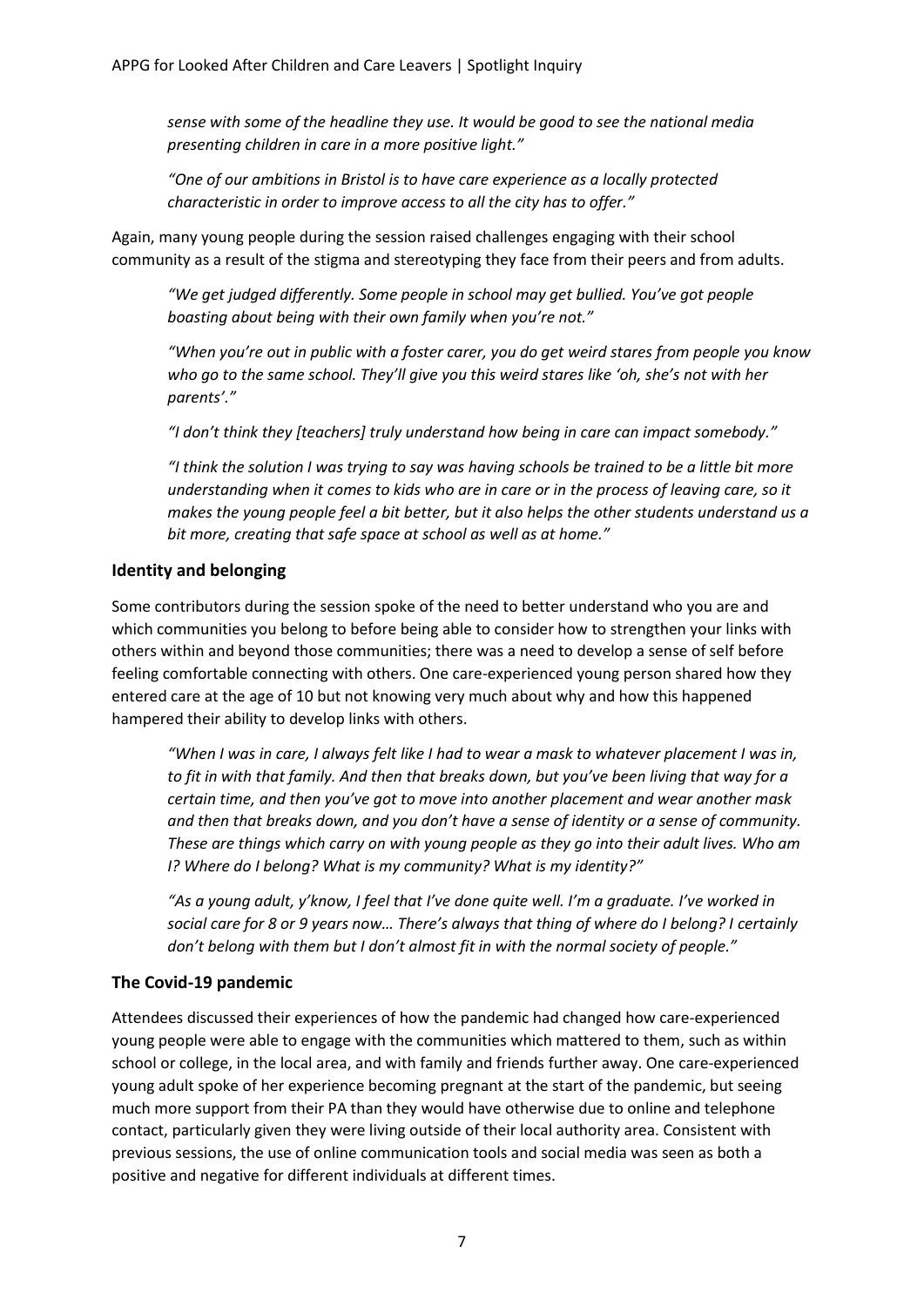*"I spent the first two lockdowns in a psychiatric hospital so I was completely shut off from my community. For me, the integration back into the community whilst still in a lockdown was very, very hard. The integration back into college over the last two months has been hard too, but also for lots of other young people in care."*

*"In Wiltshire our PAs and social workers massively stepped up and took to social media and Facebook in order to stay in contact and support young people."*

*"the importance of wi-fi and smart phones for all Care Leavers (essential for life)"*

*"I went from being really sociable to being shut away… "The only thing I did learn was not to take your friends and family for granted. I think I kind of did before the whole Covid so now I've learned not to."*

Participation leads and young people involved in their local authority's participation structures shared some of their experiences supporting their own communities of young people during this time.

*"Our Care Councils hate Zoom..... with a passion..... and we are now starting to meet face to face again. COVID really emphasised how isolated and lonely some care leavers could be especially if living in shared accommodation and there were quarrels and arguments and they felt 'stuck'."*

*"I spoke to a LA care council lead lately who said their young people had mixed views about Zoom. They were trialling meetings whereby children were able to attend the same meeting, choosing whether to do so physically or virtually. It takes some planning but gives choice and has been received positively :)"*

*"Our participation team took all groups that were in-person online. During lockdown we'd do things like cooking together, doing crafts together and things like that. It gave us the chance to meet other care-experienced young people and to also stay a bit connected and be able to talk to people…. I got Covid at uni and I was completely shut away in my room and during that time those groups really helped as it meant I could still talk to people from my uni room. They've been a massive help throughout the whole pandemic."*

*"I know in my six years working with the children in care council that one of our biggest problems has been to drive up engagement and we are finally being able to do that."*

#### **Age and ethnicity**

Briefly, attendees also raised two other key things which impacted on strengthening community ties within and outside of the care system; age and ethnicity.

*"I think this whole 'everything stops at 25' thing is a bit of a joke because in your own family, you don't just stop being a family at 25 and kicked out. People's health and mental health continue beyond then. People might be ready at a later point to go back and say 'actually I'm in a place now where I need a little bit of extra help, a little bit of extra support and can you link me in with different organisations, instead of it being 'well I've wiped my hands of you now, you're in adult services'".* 

*"More work needs to be done to help people, especially those that are from a minority ethnic background. We're doing a lot of work with Black young people living with White foster carers and the impact this has on them and their identity is quite significant."*